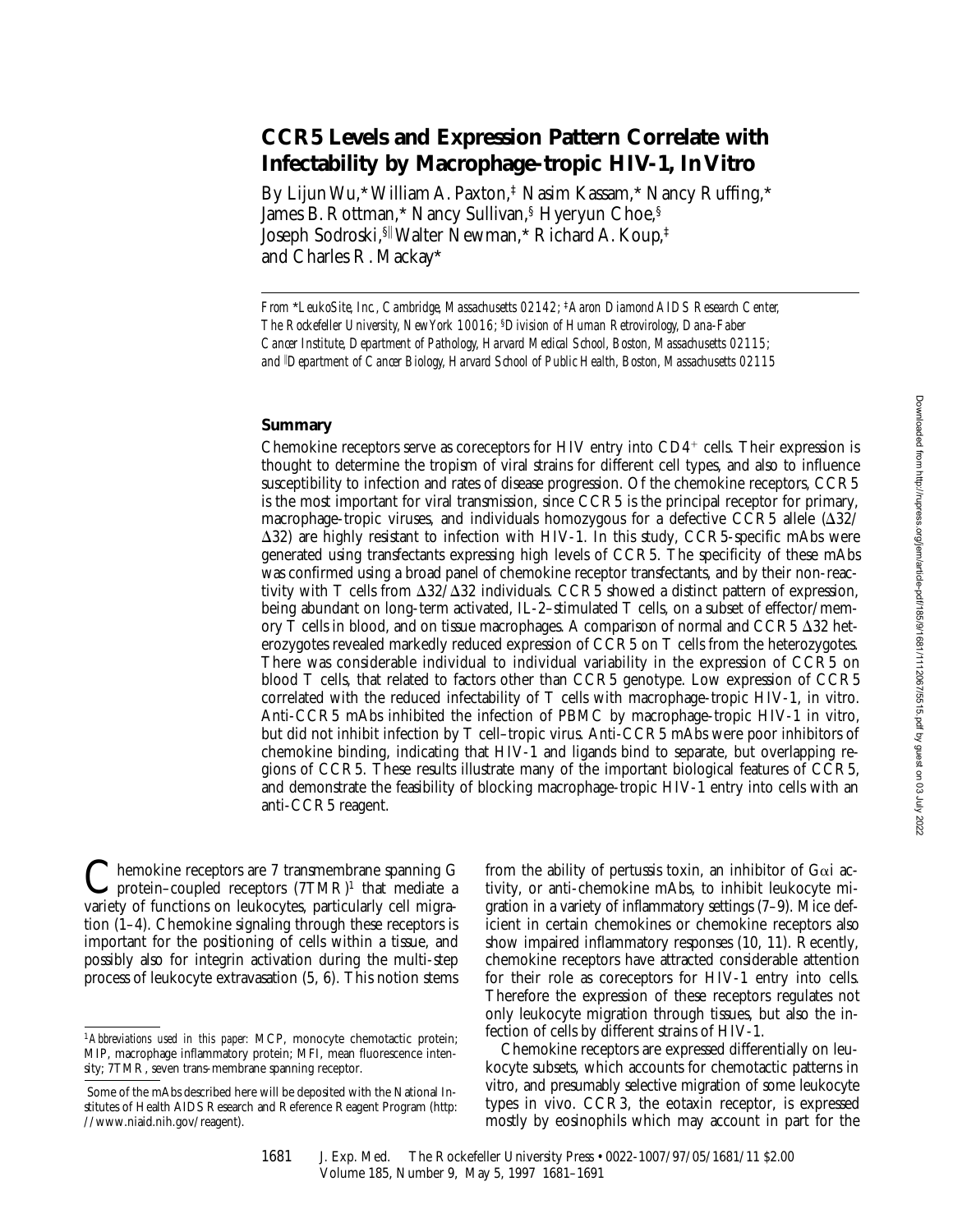selective accumulation of eosinophils at certain inflammatory sites (12–14). The IL-8 receptors also show a selective expression on neutrophils, and anti–IL-8 therapy in various animal models inhibits neutrophil migration and associated tissue injury (15–17). Little is known about chemokine receptor expression on T cells, although T cells respond to RANTES, MIP-1 $\alpha$ , MIP-1 $\beta$ , and macrophage chemoattractant protein (MCP)-1, MCP-2, and MCP-3 (18–22), suggesting the involvement of CCR1, CCR2, CCR4, or CCR5. T cells also respond to the CXC chemokine SDF-1, which binds CXCR4 (23–25), and IP-10 and Mig, which bind CXCR3 (26, 27). Determining the expression pattern of chemokine receptors on T cells at various stages of differentiation or activation is important for understanding T cell migration, particularly subset migration to inflammatory lesions.

The first indication that chemokine receptors might function as coreceptors for HIV-1 entry came from observations that RANTES, MIP-1 $\alpha$ , and MIP-1 $\beta$  suppressed infection of susceptible cells in vitro by macrophage-tropic primary HIV-1 isolates (28). The chemokine receptor CXCR4 was found to support infection and cell fusion of  $CD4<sup>+</sup>$  cells by laboratory-adapted, T-tropic HIV-1 strains (29). CCR5, a RANTES, MIP-1 $\alpha$ , and MIP-1 $\beta$  receptor, was subsequently identified by five separate groups as the principal coreceptor for primary macrophage-tropic strains (30–34). CCR3 and CCR2b were also identified as other coreceptors that supported infection by some strains of HIV-1 (30, 32), although to date, all known macrophagetropic strains use CCR5 as a coreceptor.

The importance of CCR5 for HIV-1 transmission was underscored by the observation that certain individuals who had been repeatedly exposed to HIV-1 but remained uninfected had a defect in CCR5 expression (35–38).  $CD4+$ T cells from these individuals were highly resistant in vitro to the entry of primary macrophage-tropic HIV but were readily infectable with viruses adapted to grow in transformed T cell lines (35, 39). These non-infectable individuals were found to be homozygous for a defective CCR5 allele that contains an internal 32–base pair deletion (CCR5  $\Delta$ 32). The truncated protein encoded by this gene is apparently not expressed at the cell surface. CCR5  $\Delta$ 32 homozygous individuals comprise  $\sim$ 1% of the Caucasian population, and heterozygous individuals comprise  $\sim$ 20% (35–38). In studies of  $\geq$  2,700 HIV-1–infected individuals, no  $\Delta 32$  homozygotes were found, indicating the profound effect of this genotype on resistance to acquisition of HIV-1 (35–38). Individuals who are heterozygous for the  $\Delta 32$ CCR5 allele have been shown to progress more slowly to AIDS than wild-type homozygous individuals (36–38), suggesting that CCR5 expression may be altered in these individuals, and that this affects HIV-1 replication in vivo.

The identity of CCR5 as the principal coreceptor for primary HIV-1 isolates allows a new understanding of viral tropism, disease pathogenesis, and disease susceptibility. CCR5 is also a promising new target for blocking HIV-1 entry into cells. Towards this end, we have developed mAbs to CCR5. These mAbs were used to identify impor-

tant features on the biology of CCR5. First, CCR5 is expressed by a distinct subset of T cells, the CD26hi effector/ memory subset, as well as by macrophages. Second, individuals heterozygous for the CCR5  $\Delta$ 32 allele expressed markedly reduced levels of CCR5 on the surface of their T cells. Third, there was considerable variation in expression of CCR5 from individual to individual within the  $+/+$ population, and levels of expression correlated with susceptibility of cells to infection in vitro. Finally, an anti-CCR5 mAb was able to block, in vitro, macrophage-tropic HIV-1 infection of PBMC, demonstrating the feasibility of mAb inhibition of this receptor.

### **Materials and Methods**

*Study Subjects.* All protocols involving the use of human material were reviewed and approved by a human studies committee. Venous blood was collected from volunteer donors and PBMC were isolated by ficoll-hypaque density gradient centrifugation. The PBMC were used to determine CCR5 genotype, CCR5 surface expression, and infectivity of HIV-1.

*Cells and Cell Lines.* PBMCs were isolated as described (12). To generate CD3 blasts,  $2 \times 10^6$  PBMC/ml in RPMI-1640 plus 10% FCS were added to tissue culture plates first coated with the anti-CD3 antibody TR77. After 4–6 d, blasts were removed to fresh media and supplemented with recombinant human interleukin 2 (rhIL-2; Hoffmann-LaRoche, Nutley, NJ) at 100 U/ml. Other cell lines used included transfectants of the L1.2 murine pre B cell lymphoma, expressing high levels of CCR3 (13), CXCR1 and CXCR2 (40), CXCR3, CXCR4, CCR2b, CCR4, CCR5 (41), and CCR1 (42) (kindly provided by Dr. Eugene Butcher, Stanford University, Stanford, CA). For most receptors, L1.2 transfectants were also generated with the octapeptide Flag epitope, which allowed detection (in most cases) with anti-Flag mAb. Transfectants were maintained in RPMI-1640 supplemented with 10% bovine serum and 800  $\mu$ g/ml G418, except for certain transfectants of CCR5 (see below). The different transfectants were monitored for expression of the relevant receptors, using mAbs specific for CCR3, CCR2, CXCR1, CXCR2, CXCR3, CXCR4 (14, 18), and in some cases anti-Flag mAb M2 (Kodak Scientific Imaging Systems, Rochester, NY). For CCR5, expression was also monitored by ligand binding and Scatchard analysis. Other cell lines, such as the T cell and myelomonocytic cell lines, were obtained from the American Type Culture Collection (Rockville, MD).

*In Vitro Infection of HIV-1.* Subjects were chosen based upon CCR5 genotype. Two homozygous  $+/+$  individuals (pts 1 and 2), four  $+\Delta 32$  heterozygotes (patients 3, 4, 5, and 6), and two  $\Delta$ 32 homozygotes (patients 7 and 8, previously called EU3 and EU2, respectively (34, 35, 39), were chosen for in vitro infection studies. Isolated PBMC were stimulated with phytohemagglutinin (PHA-P,  $5 \mu g/ml$ ) or anti-CD3 (14) and carried in culture medium (RPMI 1640 supplemented with 10% heat-inactivated fetal bovine serum). IL-2 was added at 100 U/ml after 3 d. On the days indicated,  $CD4^+$  T cells were enriched by removal of  $CD8^+$  cells using anti-CD8 immunomagnetic beads (Dynal, Great Neck, NY). Isolates of HIV-1 were added to  $2 \times 10^5$  activated CD4<sup>+</sup> lymphocytes at an inoculum of 600 TCID50 as previously determined by end-point dilution on random donor activated PBMC (multiplicity of infection  $[MOI] = 0.003$ ). Viruses included the macrophage-tropic isolate JR-CSF (43) and the T cell lineadapted variant of SF162 called R3H (44). Infected cultures were carried for 11 d with feeding and p24 sampling on days 4, 7, and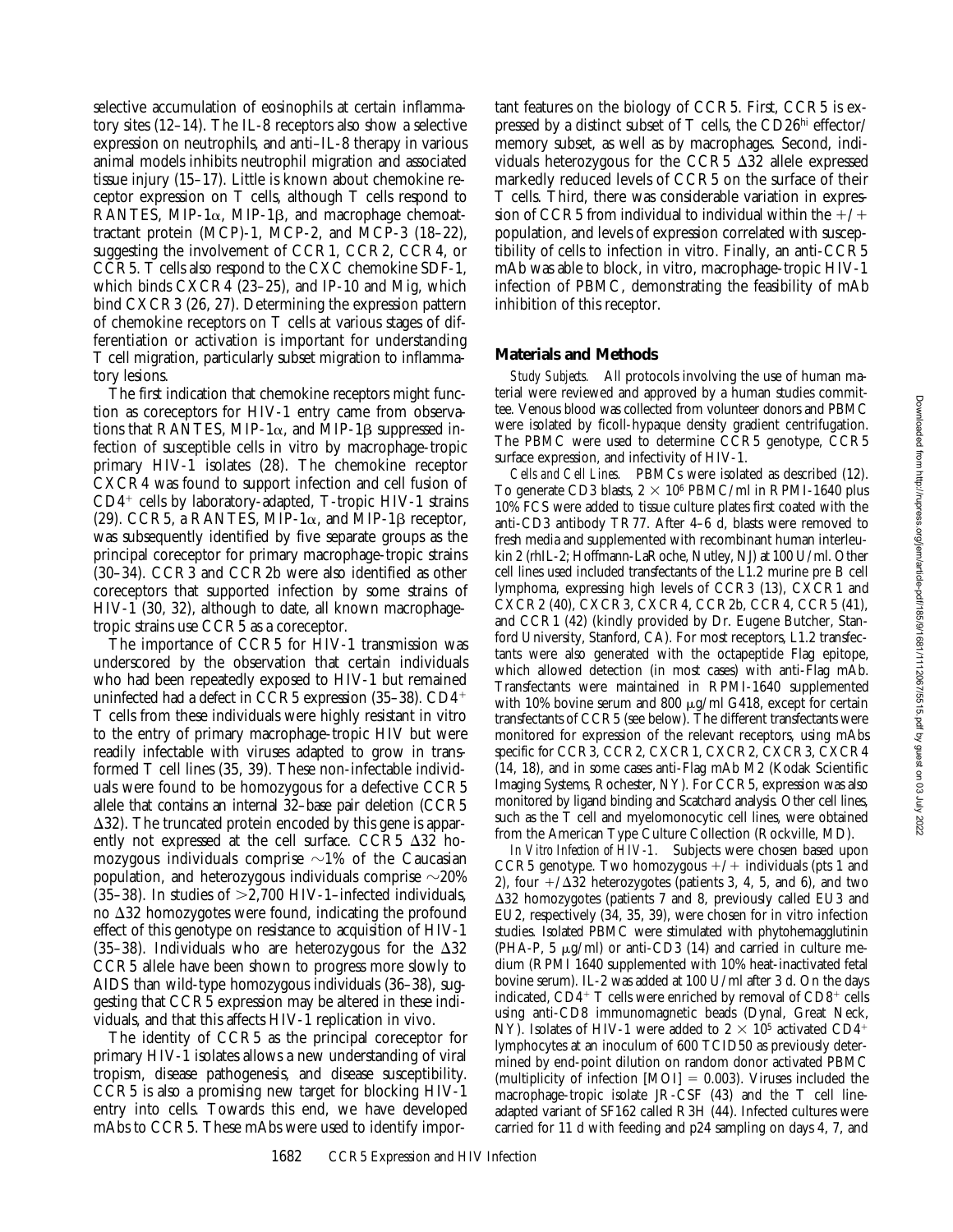11. HIV p24 production was determined by commercial ELISA (Abbott Laboratories, Abbott Park, IL). In some experiments, anti-CCR5 antibody or recombinant chemokines RANTES, MIP-1 $\alpha$ , and MIP-1 $\beta$  were added to the wells at the time of infection.

*Construction of CCR5 Stable Transfectants.* CCR5 cDNA was obtained by PCR using a 5'-oligonucleotide primer and 3'-oligonucleotide primer that contained flanking XhoI and XbaI sites, respectively. For one set of transfectants, the 5'-primer also contained a Flag epitope (Asp.Tyr.Lys.Asp.Asp.Asp.Asp.Lys). The PCR fragment was subcloned into the XhoI-XbaI sites of pCDNA3 (Invitrogen) and this construct was designated CCR5/pCDNA3. Another expression vector, CCR5/pMRB101, was also constructed in which the CCR5 cDNA was subcloned into the HindIII– XbaI sites of pMRB101 (kindly provided by Martin Robinson). PCR fragments were sequenced to ascertain the sequence fidelity. In both of these expression vectors, the inserted gene was driven by a CMV promoter. The DNA was stably transfected into a murine pre-B lymphoma cell line (L1.2) as described (13, 41), except for the CCR5/pMRB101 construct, where mycophenolic acid-selective medium was used to select for transfectants. The cell surface expression of CCR5 was monitored by ligand binding and Scatchard analysis. For mAb production, the cell line transfected with CCR5/pMRB101, treated with 5 mM butyric acid for 16–18 h, was used exclusively for immunizing mice.

*PCR Analysis of Genomic DNA.* Genomic DNA was isolated from PBMC of selected blood donors using Trizol reagent according to the manufacturer's instruction (GIBCO BRL). Upstream and downstream oligonucleotide primers for amplifying the CCR5 gene correspond to the second extracellular region of CCR5, and their sequences were as follows: 5'-primer: GAA-GTTCCTCATTACACCTGCAGCTCTC; 3'-Primer: CTT-CTTCTCATTTCGACACCGAAGCAGAG. Using this set of primers, the wild-type CCR5 allele will give rise to a PCR fragment of 174 bp, whereas the deleted allele will be 142 bp. For each PCR reaction (100  $\mu$ l volume), 1  $\mu$ g genomic DNA was first denatured at  $95^{\circ}$ C for 5 min, and amplified by 5 cycles of PCR (94 $\degree$ C, 45 s; 55 $\degree$ C, 45 s; 72 $\degree$ C, 45 s) followed by an additional 35 cycles (94°C, 45 s; 62°C, 45 s; 72°C, 30 s). The reaction products ( $25 \mu$ l) were run on a 4% Nusieve GTG agrose gel and DNA bands stained by ethidium bromide.

*mAbs, Immunofluorescent Staining, and FACS Analysis.* mAbs reactive with CCR5 were generated by immunizing mice with L1.2 cells expressing high levels of transfected CCR5-Flag (41). 10 female C57BL6 mice were immunized with 107 cells, intraperitoneally, six times at 2-wk intervals, and 8 fusions were performed in an attempt to identify a CCR5-specific mAb. 3 d after an i.v. injection of CCR5 L1.2 cells, the spleen was removed and cells were fused with the SP2/0 cell line as described (45). Generally 5,000–8,000 hybridomas were screened per fusion. In only one of the eight fusions were anti-CCR5 mAbs detected. The mAbs generated were 3A9 (IgG2a), 5C7 (IgG2a), 2F9 (IgG2a), 3D8 (IgG2a), 2C4 (IgG2a), 5D7 (IgG2a), 5H11 (IgG2b), and 1G4 (IgG2a). These mAbs were screened for reactivity on both CCR5-Flag as well as unflagged CCR5 L1.2 transfectants, and numerous other flagged and unflagged receptor transfectants. The anti-CXCR4 12G5 (46) was kindly provided by Jim Hoxie (University of Pennsylvania). PE-conjugated mAbs to CD4, CD8, CD14, CD20, CD25, CD26, CD69, CD45RO, and CD45RA were obtained from Becton Dickinson (San Jose, CA). Similar mAbs, as well as anti-CD95 PE, anti-CD3 Cy-Chrome, and anti-CD4 Cy-Chrome were supplied by PharMingen (La Jolla, CA).

To assess reactivity of mAbs against transfected cells or leukocytes, indirect immunofluorescence and flow cytometry were used.

Cells were washed once with PBS, and resuspended in 100  $\mu$ l PBS containing 2% human serum and 0.1% sodium azide (staining buffer), 5  $\mu$ g/ml purified antibody, 5  $\mu$ g/ml IgG<sub>2a</sub> isotype matched control mAb (Sigma Chemical Co., St. Louis, MO), or 50  $\mu$ l hybridoma culture supernatant. After 20 min at 4°C, cells were washed twice with staining buffer and resuspended in 50  $\mu$ l FITC-conjugated affinity-purified  $F(ab')_2$  goat anti-mouse IgG (Jackson ImmunoResearch Laboratories, West Grove, PA). After incubating for 20 min at  $4^{\circ}$ C, cells were washed twice in staining buffer and analyzed on the FACScan® to determine the level of surface expression. Propidium iodide was used to exclude dead cells.

*Tissues, Immunohistochemistry.* Normal human mediastinal lymph node was obtained from the National Disease Research Interchange (NDRI, Philadelphia, PA). Immunohistochemical analysis for CCR5 was performed on frozen tissue samples using techniques previously described (47). The anti-CCR5 mAb 2F9 (10  $\mu$ g/ml in 0.3% Triton X-100, 0.2% Tween 20, 1% FCS, 5% human AB serum, 0.1% sodium azide) were applied to tissue sections that were incubated overnight at 4°C. An isotype-matched irrelevant mAb (UPC10; Sigma) was used at the same concentration as a negative control on step sections of mediastinal node. Subsequently, biotinylated goat anti–mouse IgG and avidin-biotin-alkaline phosphatase complexes (Biogenex, San Ramon, CA) were added in sequence. Fast Red (Biogenex), containing levamisol to block endogenous alkaline phosphatase activity, was used as the chromogen and Mayers hematoxylin as the counterstain.

## **Results**

*Expression of CCR5 on Human Leukocytes.* Eight mAbs were generated to CCR5, by immunizing C57BL6 mice with the murine pre–B cell lymphoma line, L1.2, expressing transfected human CCR5. These transfectants expressed  $\sim$ 240,000 MIP-1 $\alpha$  binding sites per cell, as determined by ligand binding and Scatchard analysis (not shown). These mAbs, termed 3A9, 2F9, 5C7, 3D8, 2C4, 5D7, 5H11, and 1G4, reacted with L1.2 cells expressing CCR5, but not with L1.2 cells expressing the other chemokine receptors CCR1, CCR2, CCR3, CXCR1, CXCR2, CXCR3, CXCR4, or wild type  $L1.2$  cells. The FACScan<sup>®</sup> profile of the various transfectants, stained with a representative mAb, 3A9, is shown in Fig. 1 *A*.

The reactivity of mAb 3A9 against certain human leukocyte types, and leukocyte cell lines, is outlined in Table 1. 3A9 stained a subset of blood lymphocytes, usually between 10–20% of cells. 3A9 was unreactive with most  $CD14<sup>+</sup>$  monocytes, and was also unreactive with B cells  $(CD20<sup>+</sup>$  cells), eosinophils  $(CCR3<sup>+</sup>)$ , and neutrophils (Table 1). Of all the T cell lines we examined, the PM1 line was the only line that expressed appreciable levels CCR5, which correlates with the infectability of this line with macrophage-tropic HIV-1 (48, 49).

Since lymph nodes are a major reservoir of HIV-1 during the course of infection (50), immunohistochemical staining of mediastinal lymph node was also performed. Cells immunoreactive for CCR5 were identified in the paracortex (70%), medulla (20%), and subcapsular sinus (10%). The paracortex contained small clusters of 10–20 intensely immunoreactive cells that were morphologically consistent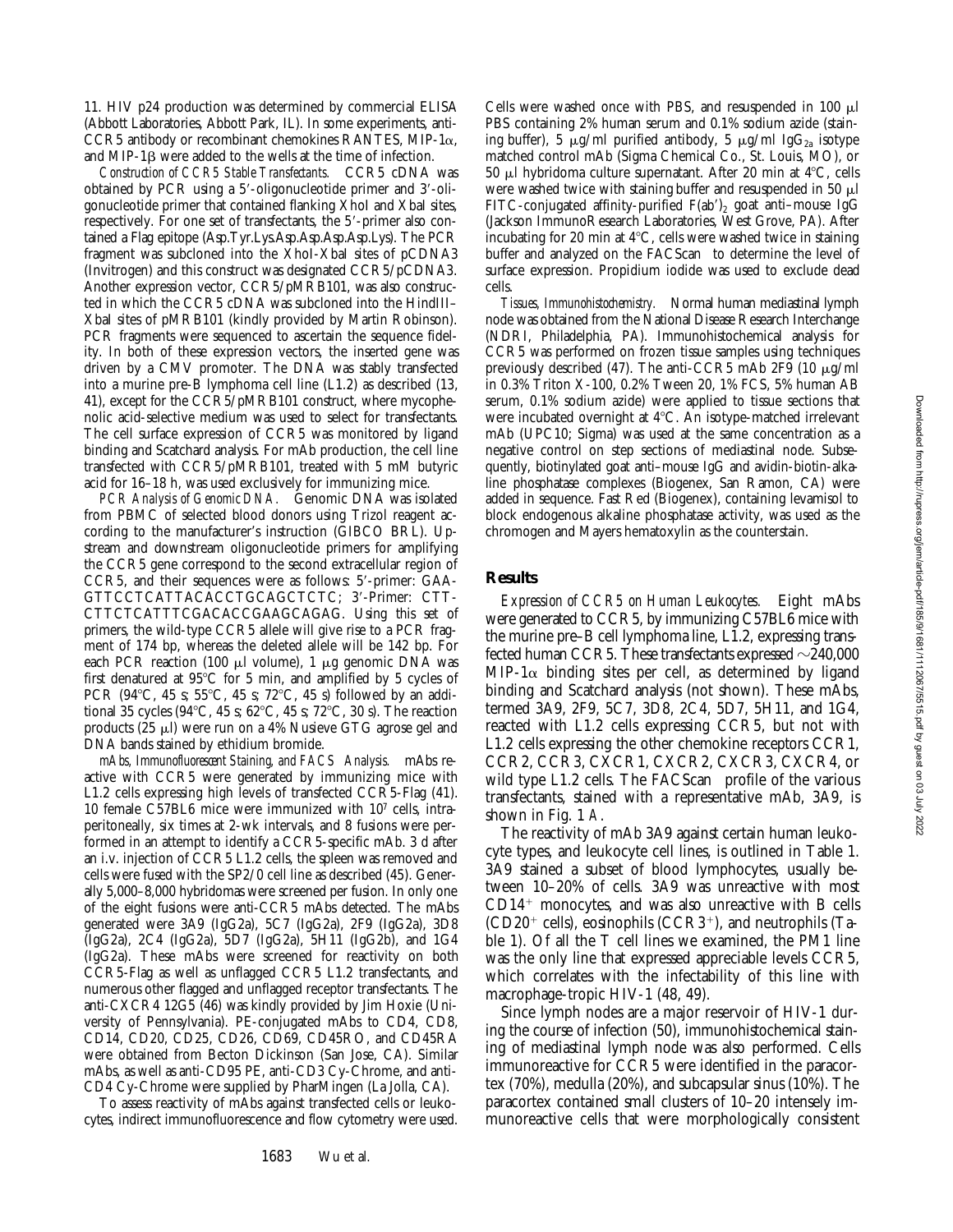| Cell type                   | % positive    | MFI |
|-----------------------------|---------------|-----|
| $T$ cells $(CD3+)$          | 14 $(n = 30)$ | 40  |
| B cells $(CD20+)$           |               |     |
| Neutrophils                 |               |     |
| Eosinophils                 |               |     |
| Monocytes                   | 5             | 10  |
| Sup-T1 (T cell line)        |               |     |
| PM1 (T cell line)           | 20            | 13  |
| Hut-78 (T cell line)        |               |     |
| Jurkat (T cell line)        |               |     |
| Molt4 clone 8 (T cell line) |               |     |
| CEM (T cell line)           |               |     |
| Ramos (B cell line)         |               |     |
| THP-1 (myelomonocytic)      |               |     |
| KGla (myelomonocytic)       |               |     |
| U937 (myelomonocytic)       |               |     |
| HL-60 (myelomonocytic)      |               |     |
| HMC-I (mast cell line)      | 30            | 25  |

**Table 1.** *Reactivity of Anti-CCR5 mAb 3A9 with Various Leukocytes and Leukocyte Cell Lines*

Cells were stained with mAb 3A9, and analyzed on the FACS®. Mean fluorescence intensity was derived using CellQuest software. For T cells and monocytes, MFI was calculated for the positively stained subset only. The value for the negative control staining was always  $<$ 8.

with T cell blasts (Fig. 1 *B*). The lymph node medulla contained scattered, individual immunoreactive cells that resembled macrophages (Fig. 1 *C*). The subcapsular sinus contained a mixture of the two cell types.

*CCR5 Is Expressed on a Distinct Subset of Effector/Memory T Cells.* For most blood donors, the most distinctive expression of CCR5 was by  $CD3^+$  T cells (Table 1). The proportion of  $CD3^+$  cells stained was usually 10–20% of cells, with a heterogeneous staining intensity. A two-color immunofluorescence analysis of lymphocytes showed that a subset of both  $CD4^+$  cells and  $CD8^+$  cells expressed CCR5 (Fig. 2). These  $CCR5^+$  T cells expressed high levels of CD45RO, and low levels of CD45RA, a phenotype that is consistent with previous activation (51). An analysis using other markers indicative of previous cellular activation, such as CD26, showed that CCR5 was expressed on all CD26hi T cells, as well as some CD26intermediate cells. However  $CCR5<sup>+</sup>$  cells expressed only low levels of markers for acute activation, such as CD25 (IL-2R), and CD69 (not shown).  $CCR5+T$  cells were also  $CD95(Fas)^+$ , and were mostly L-selectin<sup>-</sup>, a phenotype consistent with previous activation. A three-color immunofluorescence analysis using a third color anti-CD4 CyChrome revealed that  $CD4<sup>+</sup>$ cells coexpressed CCR5 and the above lymphocyte markers in essentially the same pattern as that shown for ungated lymphocytes (not shown).

Lymphocytes from  $+\triangle 32$  and  $\triangle 32/\triangle 32$  Individuals Ex*press Markedly Reduced Levels of CCR5.* The CCR5 mutant allele occurs at a frequency of 0.092 in the Caucasian population (35, 36). Individuals homozygous or heterozygous for the CCR5 mutant allele were identified by screening individuals at low and high risk for HIV-1 infection, using PCR. Fig. 3 *A* shows the PCR pattern for the three types of individuals: wild-type homozygous  $(+/+)$ , heterozygous  $(+/\Delta 32)$ , and homozygous for the deletion  $(\Delta 32/\Delta 32)$ . A representative immunofluorescent staining of blood lymphocytes from each type of individual is shown in Fig. 3 *B*. An interesting finding was the very weak expression of CCR5 on  $+\triangle$ 32 individuals. As expected, lymphocytes from  $\Delta 32/\Delta 32$  individuals were CCR5 negative.



**Figure 1.** Identification of CCR5-specific mAbs. (*A*) mAb 3A9 staining of various L1.2 transfectants. Stable L1.2 transfectants expressing either CCR1, CCR2b, CCR3, CCR4, CCR5, CXCR1 (IL-8 RA), CXCR2 (IL-8RB), CXCR3, and CXCR4 (fusin/Lestr) were stained with anti-CCR5 mAb 3A9. Negative control staining for all the L1.2 transfectants (not shown) resembled the staining shown for 3A9 on CCR1 L1.2 cells. (*B*) Lymphoblast as well as small lymphocyte staining within the paracortical region of mediastinal lymph node. (*C*) macrophage staining within the medullary region of a mediastinal lymph node. Photomicrographs  $(B) \times 400$ ; (*C*)  $\times$ 500.

1684 CCR5 Expression and HIV Infection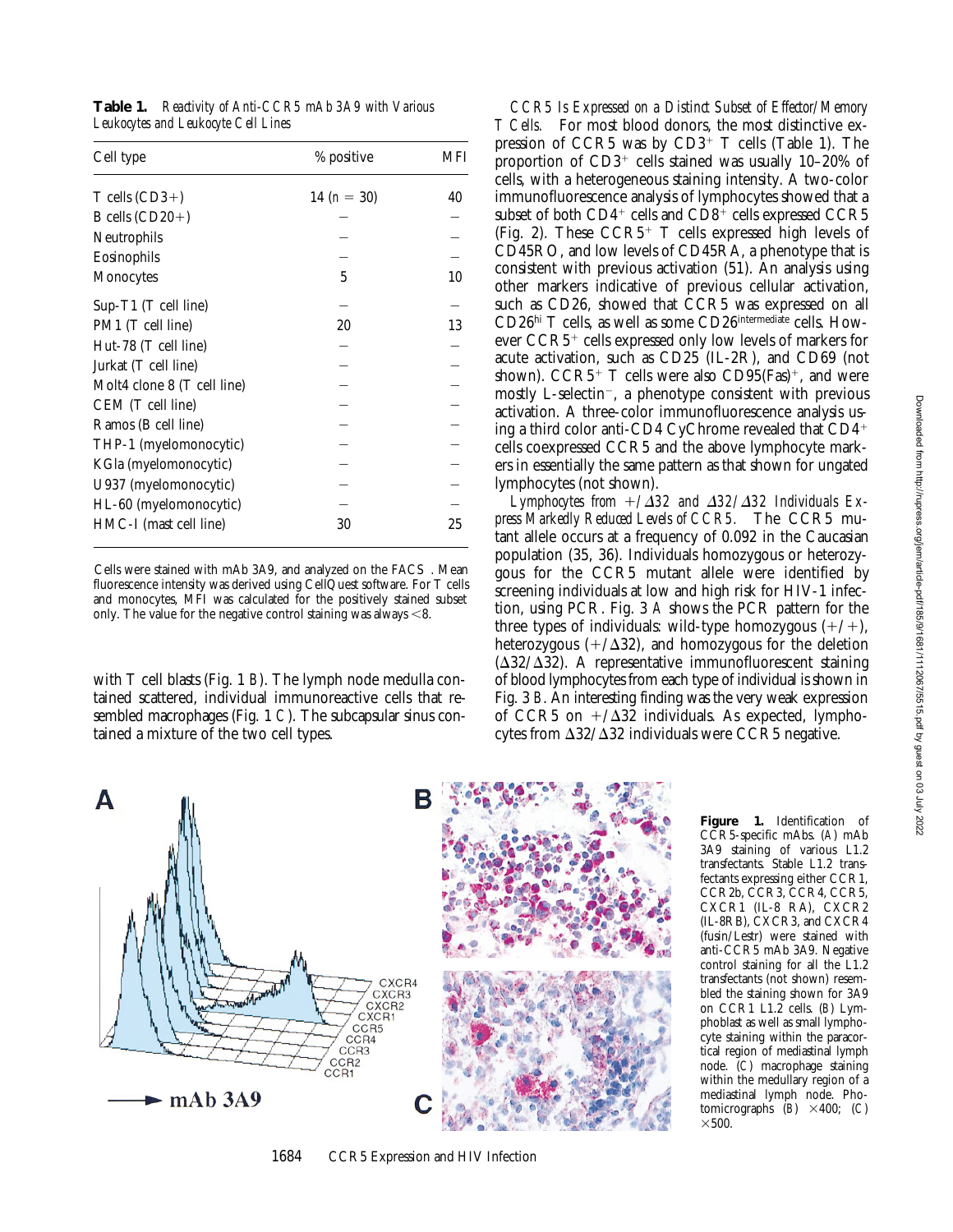

various populations of blood lymphocytes. A two-color staining protocol was used to assess for expression of CCR5 (*x*-axis in all plots) and the T cell subset markers CD4 and CD8, the naive/memory markers CD45RO and CD45RA, the activation markers CD26 and CD25, as well as L-selectin, CD95 (Fas) and CD56. The subset marker staining (*y*-axis) is indicated for each plot. Quadrants were set according to the staining of control mAbs. The staining was representative of eight donors analyzed.

**Figure 2.** CCR5 expression on

T cells from individuals of each genotype were stimulated with anti-CD3, and were then incubated with IL-2 for varying periods of time. T cells derived from  $+/+$  individuals stimulated in this fashion for 3 wk showed a marked upregulation of CCR5, while similarly treated cells from  $\Delta$ 32/ $\Delta$ 32 individuals were still negative for CCR5 expression (Fig. 3 *C*). T cells derived from  $+\Delta 32$  individuals showed a staining intensity almost 1 log less than that of  $+/+T$  cells, indicative of a 5–10-fold reduced expression and consistent with the markedly reduced levels of CCR5 observed on resting T cells from  $+\Delta 32$  individuals. Peak expression of CCR5 on stimulated T cells from  $+/-$  and  $+/\Delta 32$  individuals required 3 wk of in vitro culture, at which time the majority of cells expressed CCR5. In these cultures, CCR5 expression was upregulated steadily from day 4, and the addition of IL-2 was obligatory for peak CCR5 expression. IL-2 has been reported to be an important stimulant for CC chemokine receptor expression (52), which we confirmed here at the protein level for CCR5.

*Heterogeneity of CCR5 Expression by*  $+/-$  and  $+/\Delta 32$  In*dividuals.* The results of staining of lymphocytes of  $36 + / +$ individuals,  $11 + / \Delta 32$  individuals, and 4  $\Delta 32 / \Delta 32$  individuals, to determine the range and heterogeneity of CCR5 expression within each genotype, is depicted in Fig. 4. This analysis established that the pattern of CCR5 expression for most individuals showed a good correlation

1685 Wu et al.

with CCR5 genotype, although a few  $+/+$  individuals showed low levels of CCR5, and T cells from a minority of  $+\Delta 32$  individuals expressed slightly elevated levels of CCR5. Another important finding from this analysis was the considerable heterogeneity of CCR5 expression with the  $+/+$  and  $+/\Delta 32$  groups. This heterogeneity could be seen by assessing the percentage of cells positive for CCR5, as well as the mean fluorescence intensity of the  $CCR5<sup>+</sup>$ subset (Fig. 4). Lymphocytes from all four  $\Delta 32/\Delta 32$  individuals were  $CCR\bar{5}^-$ , and mean fluorescence intensity (MFI) for this category was not determined.

*Infectability of PBMC from*  $+/-$ ,  $+/\Delta 32$ , and  $\Delta 32/\Delta 32$ *Individuals with Macrophage-tropic HIV-1 Correlates with CCR5 Expression.* PBMC from various blood donors, expressing different levels of CCR5, were examined for their infectability with a macrophage-tropic strain of HIV-1, JR-CSF (43), or a T-tropic strain, R3H (44). Infectability with HIV-1 and surface expression of CCR5 were performed simultaneously on activated  $CD4$ <sup>+</sup> PBMC from eight subjects encompassing the three major known CCR5 genotypes. The two CCR5 wild-type homozygotes (pts 1 and 2) had the greatest number of  $CD4^+$  cells with surface expression of CCR5 (9.8–12.5%, Fig. 5 *A*). Similar to what is shown in Fig. 4, there was variability in the percentage of  $CD4^+$  cells expressing CCR5 among the heterozygotes. Expression ranged from levels observed in wild-type homozygotes (9%) to that observed in CCR5  $\Delta$ 32 homozy-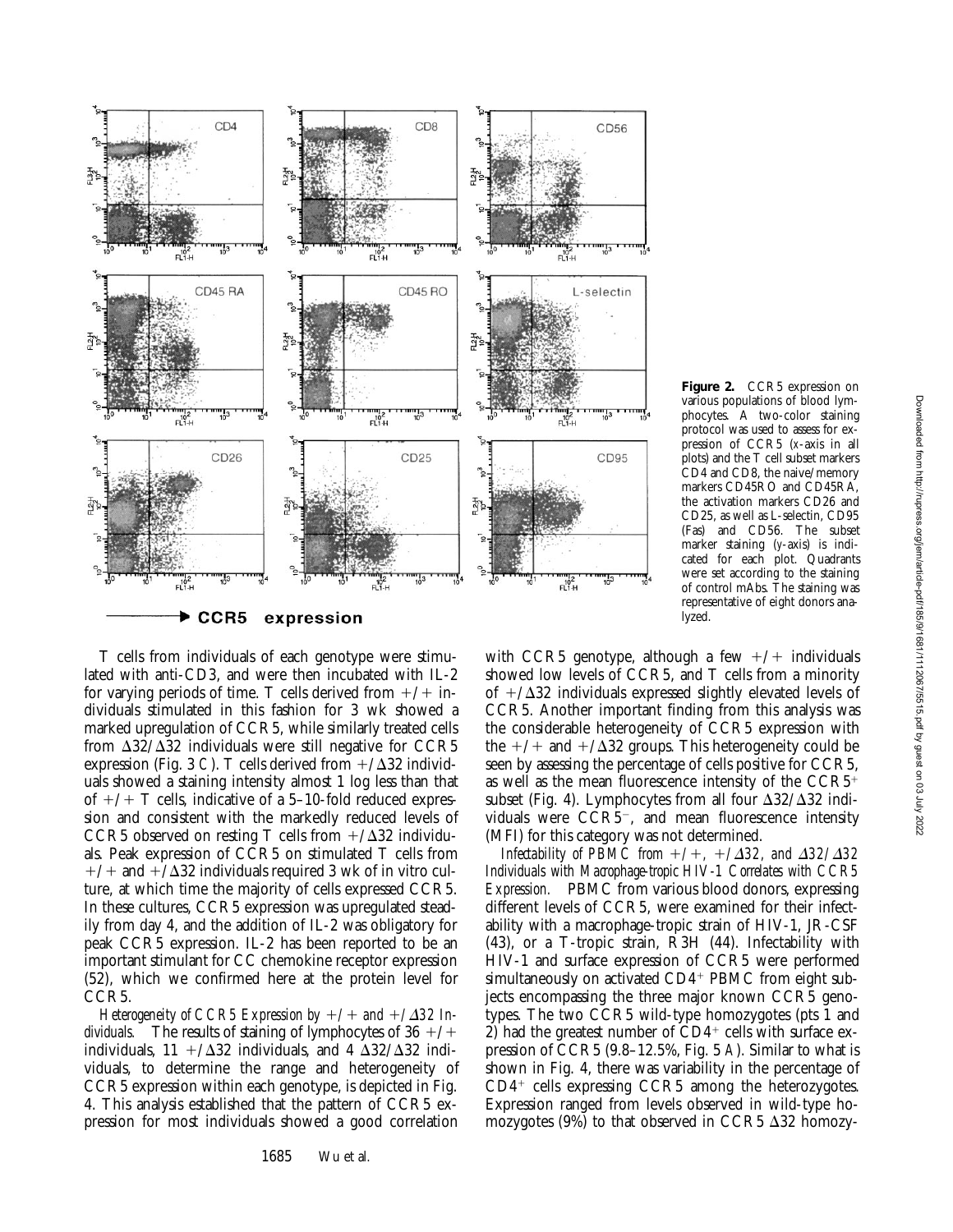

**Figure 3.** Expression of CCR5 on T cells from normal  $(+/+)$ , heterozygous  $(+/\overline{\Delta}32)$ , and  $\Delta 32$  homozygous ( $\Delta 32/\Delta 32$ ) individuals. (*A*) Identification of  $+/+$ ,  $+/\Delta 32$ , and  $\Delta 32/\Delta 32$  individuals by PCR. Genomic DNA was isolated from PBMC of selected blood donors. PCR reactions were carried out using a set of  $5'$ - and  $3'$ - primers as described in Materials and Methods, and the reaction products were run on a 4% Nusieve GTG agarose gel and DNA bands stained by ethidium bromide. Under these conditions, a 174-bp band was detected for a  $+/+$  individual (donor 5), a 142-bp band for  $\Delta 32$  homozygous individuals (donors 1 and 2), and both 172- and 142-bp bands for heterozygous  $(+/\Delta 32)$  individuals (donors 3 and 4). Lane *M* shows the molecular weight markers. (*B*) Assessment of CCR5 expression on blood lymphocytes from  $+/+,$  $+\Delta 32$ , and  $\Delta 32/\Delta 32$  individuals. Lymphocytes from the three types of individuals were stained with the anti-CCR5 mAb 3A9, and analyzed on the FACS<sup>®</sup>. Dot plots show fluorescence intensity (*y*-axis) and forward scatter (cell size, *x*-axis). The horizontal line in each plot indicates the point above which cells were considered positive, based on isotypematched control staining. This level of staining in all three plots resembled the staining of 3A9 shown for the  $\Delta 32/\Delta 32$  individual. The staining profiles shown were representative of over 35 analyzed for  $+/+$  individuals, 11 for  $+\triangle 32$  individuals, and 4 for  $\triangle 32/\triangle 32$  individuals, although variability was observed (see below). (*C*) Staining of anti-CD3–activated, rhIL-2-stimulated T cells from  $+/+$ ,  $+/\Delta 32$  and  $\Delta 32/\Delta 32$  individuals. PBMC were activated with anti-CD3 mAb, and maintained in rhIL-2 for 21 d. Cell size (forward light scatter) is shown on the *x*-axis, and staining with mAb 3A9 on the *y*-axis.

gotes  $\langle$  <2%, which is within the background level of detection). As expected, the surface expression of CXCR4 did not vary according to CCR5 genotype (Fig. 5 *B*). There was a close association between the number of  $CD4<sup>+</sup>$ cells with surface expression of CCR5 and infectability of those cells by the macrophage-tropic isolate, JR-CSF (Fig. 5 *A*). Infection by the T-tropic isolate R3H was not affected by the expression of CCR5 nor did it correlate closely with the percentage of cells that expressed CXCR4,



**Figure 4.** Heterogeneity of CCR5 expression. Blood lymphocytes from 36 +/+ individuals, 11 +/ $\Delta$ 32 individuals, and 4  $\Delta$ 32/ $\Delta$ 32 individuals were assessed for percentage CCR5 positive (3A9 staining) cells (*left*), and MFI of the positive subset (*right*). Each point represents the value obtained for a single individual. Staining was performed using mAb 3A9, and FACS® analysis. To calculate MFI, the positively stained subset was gated, according to control staining, and MFI was calculated using CellQuest software.

although there was variation in their ability to be infected by T-tropic viral isolate for reasons that remain unclear. These results indicate that the number of  $CD4^+$  cells that express CCR5 upon activation is a major determinant of the in vitro susceptibility to macrophage-tropic virus infection.

*Anti-CCR5 mAb Inhibits Macrophage-tropic HIV-1 Infection of Primary T Cells.* The ability of anti-CCR5 mAbs to inhibit HIV-1 infection of PBMC was assessed. A preliminary analysis showed that mAb 3A9 was the most effective inhibitor of macrophage-tropic HIV-1 infection of PBMC. As shown in Fig. 6 *A*, a high concentration of mAb 3A9, when added at the time of virus inoculation, was able to neutralize  $>95\%$  of infection by the macrophage-tropic isolate JR-CSF. This was similar to the amount of inhibition observed when 200 ng each of recombinant RANTES, MIP-1 $\alpha$ , and MIP-1 $\beta$  were added to the culture (Fig. 6 A). Neither the anti-CCR5 mAb nor the recombinant chemokines had any inhibitory effect upon infection with the T-tropic strain, R3H (Fig. 6 *B*). To determine the sensitivity of JR-CSF to neutralization by mAb 3A9, the antibody was added to PBMC at the time of virus inoculation in serial fivefold dilution (Fig 6 *C*). mAb 3A9 was able to inhibit JR-CSF infection on PHA-activated PBMC with ID50 and ID90 values of  $0.5-2.3 \mu g/ml$  and  $15.3-17.2$  $\mu$ g/ml, respectively. mAb 3A9 (and to a lesser extent the other anti-CCR5 mAbs) also inhibited viral entry in the single round replication of an env-complemented recombinant HIV-1 virus (not shown).

The anti-CCR5 mAbs were also tested for their ability to inhibit the binding of  $^{125}I-MIP-1\alpha$  to CCR5 transfectants, and also for their ability to block chemotaxis of CD3 blasts to MIP-1 $\beta$ . mAb 3A9, when used at 100  $\mu$ g/ml, inhibited binding of  $^{125}I-MIP-1\alpha$  to CCR5 transfectants by only  $\sim$ 10%, compared with that obtained with 100 nM of cold chemokine, and similar results were obtained with the other anti-CCR5 mAbs. These results suggest that the an-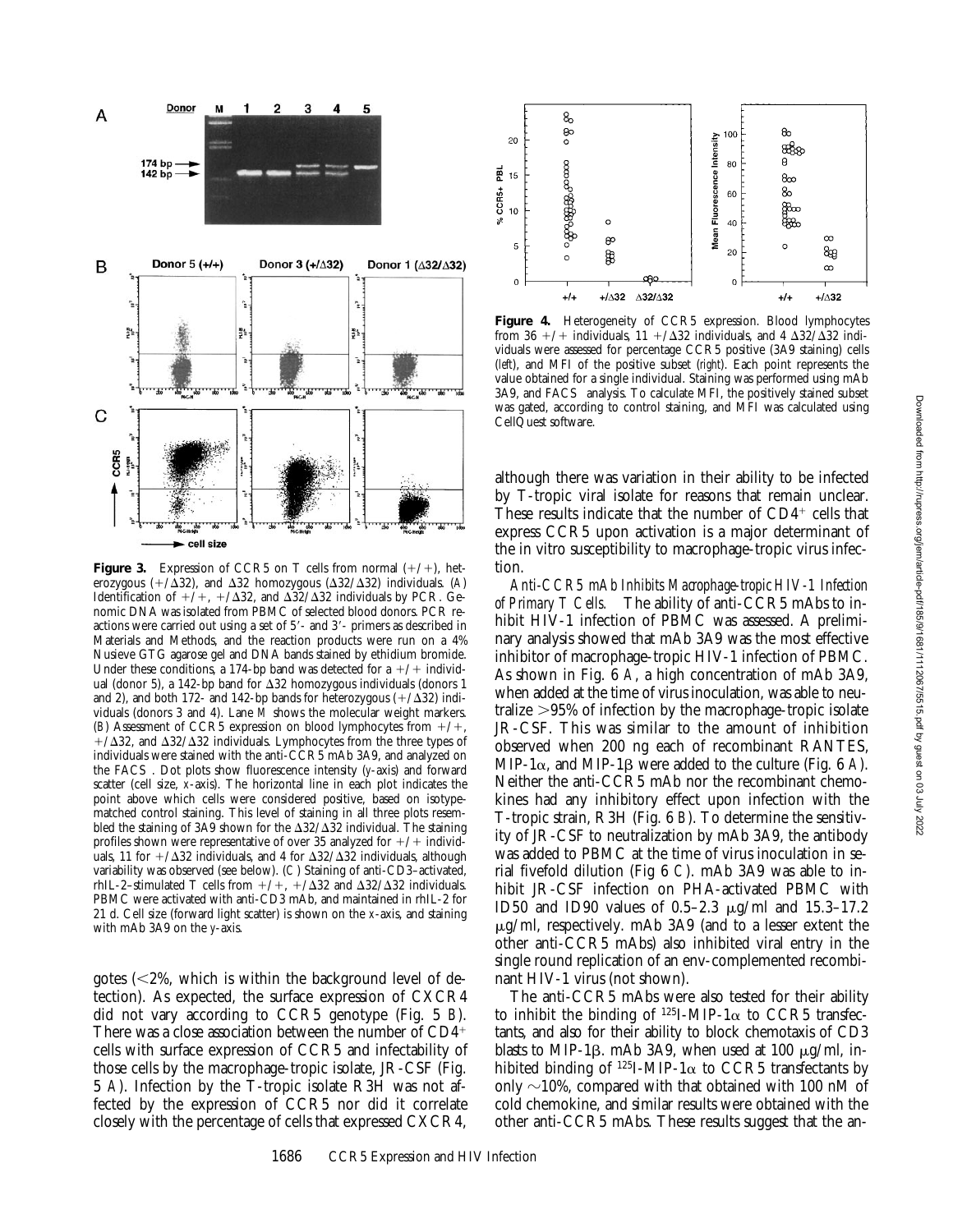

Figure 5. CCR5 surface expression correlates with macrophage-tropic HIV infectability. PBMC from 8 subjects were tested for CCR5 genotype by PCR. Genotypes are represented by  $(+)$  for a wild-type allele and  $(-)$  for a  $\Delta$ 32 allele. PBMC were stimulated with anti-CD3 antibody and carried for 16 d in the presence of rhIL-2.  $CD8+$  cells were depleted using immunomagnetic beads. Expression of CCR5 or CXCR4 on the surface of  $CD4+$  cells was determined by dual staining with anti-CD4 antibody and mAb 3A9 (CCR5) or 12G5 (CXCR4), respectively, on a FacsCaliber® (Becton Dickinson). Enriched CD4+ cells were inoculated at  $2 \times 10^5$  cells per well with 600 TCID50 of JR-CSF (*a*) or R3H (*b*) and p24 production was measured on days 4, 7, and 11. Based on the growth rates of the two isolates in vitro, day 4 and day 11 p24 results for JR-CSF and R3H, respectively, are shown (*dark bars*) in comparison to percentage of cells expressing specific coreceptors (*stippled bars*).

tigenic epitope of human CCR5, recognized by this panel of mAbs, is not central for ligand binding. We were also unable to demonstrate mAb inhibition of T cell chemotaxis to MIP-1 $\beta$  with mAb 3A9 (not shown).

### **Discussion**

The importance of CCR5 as a cofactor for macrophagetropic HIV-1 entry into cells led us to develop reagents that might block this entry. We also used these mAbs to examine the expression of CCR5 on human leukocytes, and in particular to document individual to individual differences in the levels of CCR5 expression on blood T cells.

On T cells, CCR5 was found to be expressed by a dis-



**Figure 6.** Inhibition of macrophage-tropic HIV-1 infection of PBMC by anti-CCR5 mAb. 7-d PHA-activated CD4+ cells from two CCR5 wild-type homozygotes (LW4 and LW5) were inoculated with 600 TCID of JR-CSF ( $\tilde{a}$ ) or R3H ( $b$ ) alone ( $\blacksquare$ ) or in the presence of 100  $\mu$ g/ml of CCR5 mAb 3A9  $\circledbullet$  or 200 ng each of recombinant RANTES, MIP-1 $\alpha$ , and MIP-1 $\beta$  ( $\blacktriangle$ ). HIV-1 p24 production was measured over the course of 9 d. To determine the sensitivity of JR-CSF to inhibition by 3A9, the amount of viral inhibition was calculated when serial fivefold dilutions of mAb 3A9 were added to the PBMC at the time of virus inoculation (*c*). 50% inhibitory doses (ID50) on LW4 (■) and LW5 (◆) PBMC were 0.5 and 2.3  $\mu$ g/ml. 90% inhibitory doses (ID90) were 17.2 and 15.3  $\mu$ g/ml.

tinct subset of CD45RO<sup>+</sup> memory T cells, most of which expressed high levels of CD26, and CD95 (Fas). This expression pattern explains the findings of some previous studies.  $CD45RO<sup>+</sup>$  as well as  $CD26<sup>+</sup>$  T cells are selectively lost during the first stages of HIV-1 infection (53, 54), and loss of T cell memory is a hallmark of HIV-1 infection (55). Moreover, activated and memory T cells carry most of the viral burden in HIV-1 infected individuals (53). CCR5 was also found to be expressed by activated T cells in vitro, and by lymphoblasts in lymph nodes. Replication of HIV-1 occurs predominantly in the activated population of  $CD4<sup>+</sup>$ T cells (56), and the efficiency of HIV-1 infection is en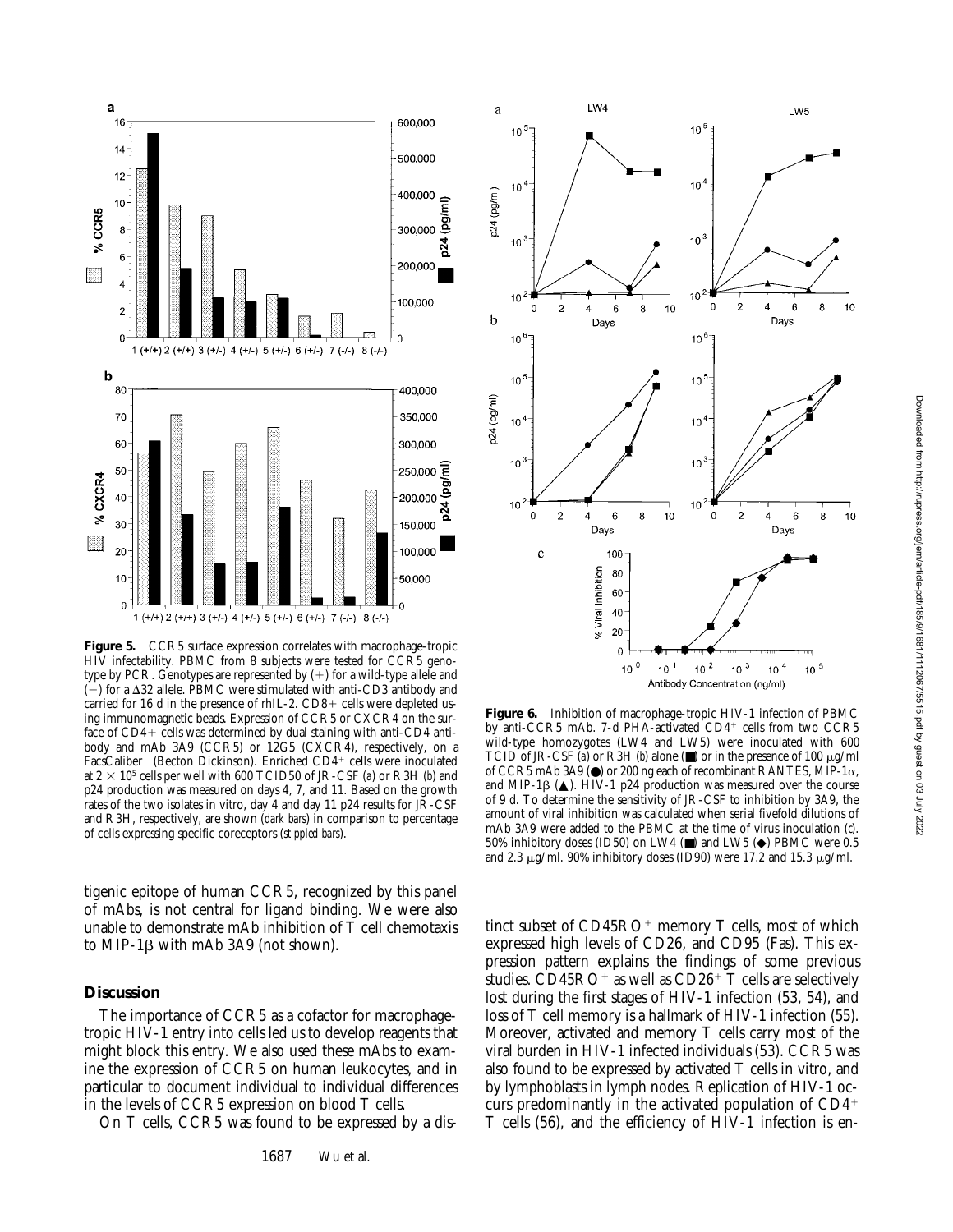hanced in the setting of an antigen-specific immune activation (57, 58). CCR5 was found to be absent from most transformed T cell lines, and these lines are known to express high levels of CXCR4, the T-tropic coreceptor (46, 59). The expression pattern of CCR5 also correlated with the chemotactic properties of T cells. RANTES is a chemoattractant for a subset of effector/memory  $(CD45RO<sup>+</sup>)$ T cells (21). We have found that MIP-1 $\alpha$  and MIP-1 $\beta$  also selectively attract  $CD45RO+T$  cells (18), although other groups have reported conflicting results on this topic (reviewed in reference 60). In migration assays, CD26hi T cells are the most responsive to CC chemokines (18, 19), are the most efficient at transendothelial migration, and are abundant within certain inflammatory lesions (61). These cells most likely represent a highly migratory, post-activation, effector type T cell.

A central question is why do primary HIV-1 isolates use CCR5 over other receptors, and what are the reasons for the emergence of T-tropic virus late in the disease course. An important feature of CCR5 is its high expression on effector/memory T cells. The loss of these cells, more than any other cell type, is what leads to the deterioration of immune responses. This may allow changes that would not normally happen in the face of a healthy immune response. It is possible that the gp120 of T-tropic HIV-1 is more easily neutralized by antibodies (62), or is more effectively combated by cytotoxic T cells, and this protection is lost in the later stages of disease following the loss of effector/memory T cells. Nevertheless other factors may also contribute to receptor useage during the course of infection. Chemokine receptor expression may change dramatically, and upregulation or downregulation of individual receptors may influence the types or numbers of cellular targets for infection. An analysis of individuals at various stages of HIV-1 infection may shed light on this question.

There was individual to individual variation in the expression of CCR5 on blood lymphocytes. Variation in the extent of MIP-1 $\beta$  binding to CCR5 on activated CD4<sup>+</sup> T cells from different individuals has also been reported (63). The importance of CCR5 as an HIV-1 coreceptor suggests that variability in the expression of CCR5 within the CCR5  $+/+$  and  $+/\Delta 32$  genotypes may have important consequences for HIV-1 transmission or AIDS pathogenesis. For instance, individuals with numerous CCR5hi cells at mucosal surfaces may be at greater risk of contracting HIV-1. Also, greater numbers of  $CCR5<sup>hi</sup> CD4<sup>+</sup>$  cells in blood or tissues may lead to more rapid viral spreading, and quicker progression to AIDS. The apparent advantage that  $\overline{CCR5}$  +/ $\overline{\Delta}32$  individuals have with respect to disease progression would support this proposition. The examination of a relatively small number of individuals indicated that levels of CCR5 expression correlate with macrophagetropic HIV-1 infectability, in vitro. Further experiments will be required to establish whether the same principle holds in vivo. The factors that influence CCR5 expression in vivo are currently unknown, but may relate to the degree of immune challenge or activation. To a certain extent, expression of CCR5 in blood relates simply to the percentage of effector/memory (CD26<sup>hi</sup>) T cells, but may also relate to other factors such as exposure to inflammatory cytokines. A variety of experiments using in vitro activation of T cells supports the notion that the efficiency of HIV-1 infection is enhanced in the setting of immune activation (57). In sub-Saharan Africa, the increased risk of acquiring HIV-1 infection on exposure to the virus, and the more rapid disease progression compared to that seen in the western world, is thought to result from a heightened level of antigenic activation in these individuals (64).

CCR5-deficient individuals are generally resistant to infection with HIV-1 (35–38), which has spurred efforts to develop inhibitors of HIV-1 binding to CCR5. A major aim of this study was to develop a mAb that could block macrophage-tropic HIV-1 infection of human T cells. Antibodies directed against the HIV-1 exterior glycoprotein, gp120, exhibit only very weak neutralizing activity against primary macrophage-tropic HIV-1 isolates and have been shown to enhance the entry of some primary isolates in vitro (65, 66). Chemokines themselves will inhibit HIV-1 binding, but they have potent agonist activity, and in some cases may enhance HIV-1 replication (67). Truncated chemokines can act as receptor antagonists, exemplified by a truncated form of RANTES (amino acids 9–68) that inhibits macrophage-tropic HIV-1 infection of CCR5 bearing cells (68), although only at very high concentrations. The mAbs described here were able to inhibit macrophagetropic HIV-1 infection of PBMC by  $>95\%$ . These mAbs inhibited viral entry, yet interestingly were only weak inhibitors of MIP-1 $\alpha$  binding. This is consistent with other studies showing that chemokines and HIV-1 interact with CCR5 at separate though potentially overlapping sites (69, 70). CCR5-specific mAbs may be of use for establishing that a CCR5 antagonist might contain viral infection and reduce viral load. However additional studies will be necessary to ascertain the ability of an antibody to inhibit multiple independent strains of macrophage-tropic HIV-1, and to be sure such an antibody does not accelerate development of the more cytopathic T-tropic strains of HIV-1. CCR5 antagonists would presumably be of most benefit during the early stages of infection, before the evolution of T-tropic, CXCR4 binding HIV-1 strains.

In conclusion, anti-CCR5 mAbs enabled the blocking of macrophage-tropic HIV-1 infection in vitro, and also provided data on the expression of this coreceptor on human leukocytes. These reagents should provide further interesting insights, particularly into the biology of CCR5 and the pathogenesis of AIDS.

We thank Doug Ringler, Craig Gerard, Eugene Butcher, and Mike Farzan for advice and assistance during the course of these experiments; Greg LaRosa, Paul Ponath, Shixin Qin, and Jim Campbell for supplying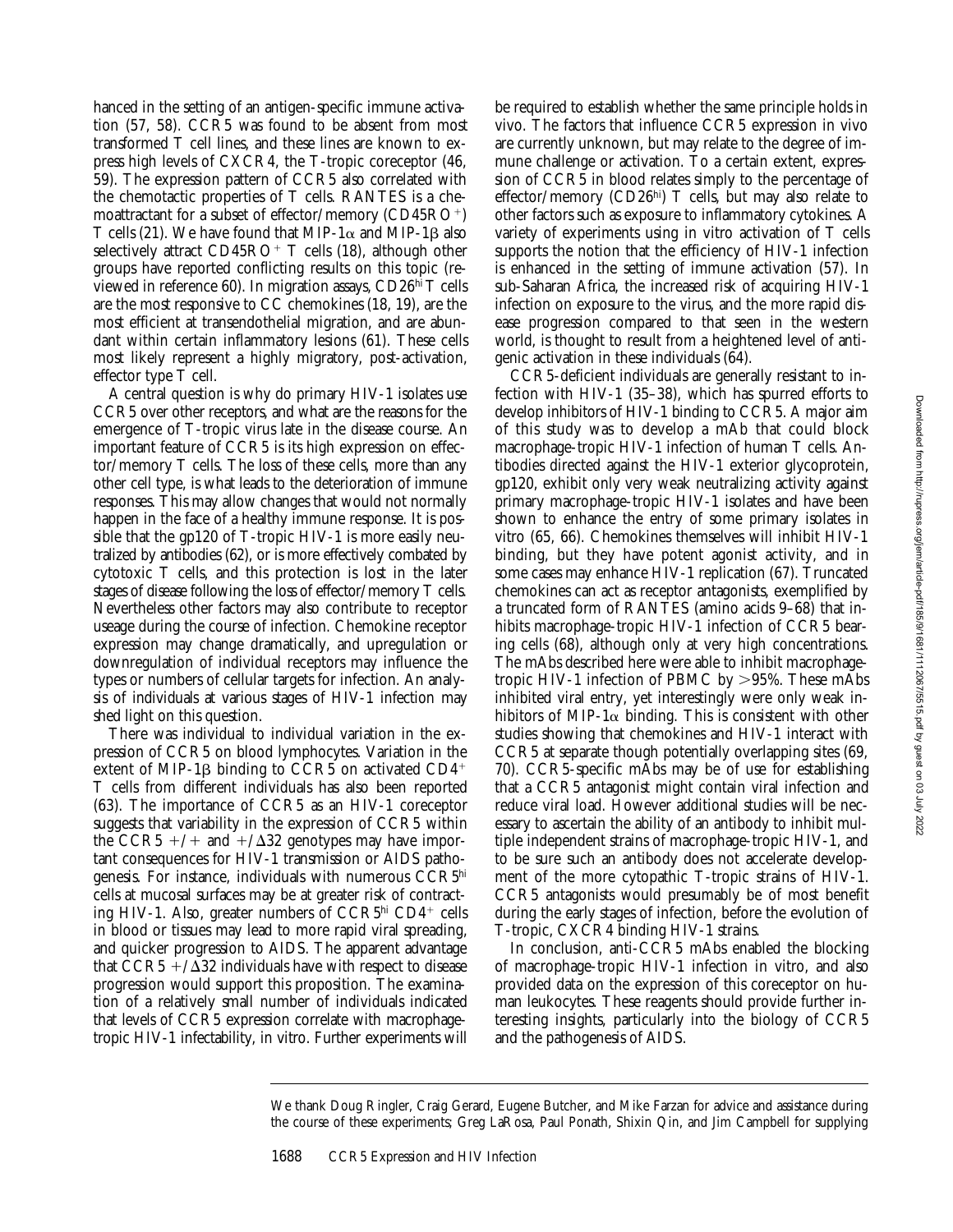various L1.2 transfectants; Jim Hoxie for supplying the 12G5 mAb; Nathaniel Landau and Sunny Choe for providing additional CCR5 transfectants; Stanley Kang, Paul Myers, Heidi Heath, and Jason Humblias for technical assistance, Ken Ganley for immunohistochemistry; Maurice Gately and Antonio Lanzavecchia for providing recombinant human IL-2; and John Moore for manuscript review.

This work was supported by grants and contracts from the National Institutes of Health (AI-35522, AI-41384, and AI-45218 and AI 24755). This work was made possible by gifts from the late William McCarty-Cooper, the G. Harold and Leila Y. Mathers Charitable Foundation, the Friends 10, and Douglas and Judi Krupp. R.A. Koup is an Elizabeth Glaser Scientist of the Pediatric AIDS Foundation.

Address correspondence to Charles Mackay, LeukoSite, Inc., 215 First St., Cambridge, MA 01242.

*Received for publication 25 February 1997.*

#### **References**

- 1. Baggiolini, M., B. Dewald, and B. Moser. 1994. IL-8 and related chemotactic cytokines-CXC and CC chemokines. *Adv. Immunol.* 55:97–179.
- 2. Murphy, P.M. 1994. The molecular biology of leukocyte chemoattractant receptors. *Annu. Rev. Immunol.* 12:593–633.
- 3. Schall, T.J., and K.B. Bacon. 1994. Chemokines, leukocyte trafficking, and inflammation. *Curr. Opin. Immunol.* 6:865–873.
- 4. Gerard, C., and N.P. Gerard. 1994. The pro-inflammatory seven-transmembrane segment receptors of the leukocyte. *Curr. Opin. Immunol.* 6:140–145.
- 5. Springer, T.A. 1994. Traffic signals for lymphocyte recirculation and leukocyte emigration: the multistep paradigm. *Cell.* 76:301–314.
- 6. Butcher, E.C. 1991. Leukocyte-endothelial cell recognition: three (or more) steps to specificity and diversity. *Cell.* 67:1033– 1036.
- 7. Bargatze, R.F., and E.C. Butcher. 1993. Rapid G proteinregulated activation event involved in lymphocyte binding to high endothelial venules. *J. Exp. Med.* 178:367–372.
- 8. Strieter, R.M., T.J. Standiford, G.B. Huffnagle, L.M. Colletti, N.W. Lukacs, and S.L. Kunkel. 1996. "The good, the bad, and the ugly." The role of chemokines in models of human disease. *J. Immunol.* 156:3583–3586.
- 9. Rand, M.L., J.S. Warren, M.K. Mansour, W. Newman, and D.J. Ringler. 1996. Inhibition of T cell recruitment and cutaneous delayed-type hypersensitivity-induced inflammation with antibodies to monocyte chemoattractant protein-1. *Am. J. Pathol.* 148:855–864.
- 10. Cacalano, G., J. Lee, K. Kikly, A.M. Ryan, S. Pitts-Meek, B. Hultgren, W.I. Wood, and M.W. Moore. 1994. Neutrophil and B cell expansion in mice that lack the murine IL-8 receptor homolog. *Science (Wash. DC)* 265:682–684.
- 11. Cook, D.N., M.A. Beck, T.M. Coffman, S.L. Kirby, J.F. Sheridan, I.B. Pragnell, and O. Smithies. 1995. Requirement of MIP-1 $\alpha$  for an inflammatory response to viral infection. *Science (Wash. DC)*. 269:1583–1585.
- 12. Ponath, P.D., S. Qin, D.J. Ringler, I. Clark-Lewis, J. Wang, N. Kassam, H. Smith, X. Shi, J.-A. Gonzalo, W. Newman et al. 1996. Cloning of the human eosinophil chemoattractant, eotaxin: expression, receptor binding and functional properties provide a mechanism for the selective recruitment of eosinophils. *J. Clin. Invest.* 97:604–612.
- 13. Ponath, P.D., S. Qin, T.W. Post, J. Wang, L. Wu, N.P. Gerard, W. Newman, C. Gerard, and C.R. Mackay. 1996. Molecular cloning and characterization of a human eotaxin receptor expressed selectively on eosinophils. *J. Exp. Med.* 183:

2437–2448.

- 14. Heath, H., S. Qin, P. Rao, L. Wu, G. LaRosa, N. Kassam, P.D. Ponath, and C.R. Mackay. 1997. Chemokine receptor usage by human eosinophils. The importance of CCR3 demonstrated using an antagonistic monoclonal antibody. *J. Clin. Invest.* 99:178–184.
- 15. Broaddus, V.C., A.M. Boylan, J.M. Hoeffel, K.J. Kim, M. Sadick, A. Chuntharapai, and C.A. Hebert. 1994. Neutralization of IL-8 inhibits neutrophil influx in a rabbit model of endotoxin-induced pleurisy. *J. Immunol.* 152:2960–2967.
- 16. Mulligan, M.S., M.L. Jones, M.A. Bolanowski, M.P. Baganoff, C.L. Deppeler, D.M. Meyers, U.S. Ryan, and P.A. Ward. 1993. Inhibition of lung inflammatory reactions in rats by an anti-human IL-8 antibody. *J. Immunol.* 150:5585–5595.
- 17. Sekido, N., N. Mukaida, A. Harada, I. Nakanishi, Y. Watanabe, and K. Matsushima. 1993. Prevention of lung reperfusion injury in rabbits by a monoclonal antibody against interleukin-8. *Nature (Lond.).* 365:654–657.
- 18. Qin, S., G. LaRosa, J.J. Campbell, H. Smith-Heath, N. Kassam, X. Shi, L. Zeng, E.C. Butcher, and C.R. Mackay. 1996. Expression of monocyte chemoattractant protein-1 and interleukin-8 receptors on subsets of T cells: correlation with transendothelial chemotactic potential. *Eur. J. Immunol.* 26: 640–647.
- 19. Carr, M.W., S.J. Roth, E. Luther, S.S. Rose, and T.A. Springer. 1994. Monocyte chemoattractant protein 1 acts as a T-lymphocyte chemoattractant. *Proc. Natl. Acad. Sci. USA.* 91:3652–3656.
- 20. Taub, D.D., P. Proost, W.J. Murphy, M. Anver, D.L. Longo, J. van Damme, and J.J. Oppenheim. 1995. Monocyte chemotactic protein-1 (MCP-1), -2, and -3 are chemotactic for human T lymphocytes. *J. Clin. Invest.* 95:1370–1376.
- 21. Schall, T.J., K. Bacon, K.J. Toy, and D.V. Goeddel. 1990. Selective attraction of monocytes and T lymphocytes of the memory phenotype by cytokine RANTES. *Nature (Lond.).* 347:669–671.
- 22. Uguccioni, M., M. D'Apuzzo, M. Loetscher, B. Dewald, and M. Baggiolini. 1995. Actions of the chemotactic cytokines MCP-1, MCP-2, MCP-3, RANTES, MIP-1 $\alpha$  and MIP-1 $\beta$ on human monocytes. *Eur. J. Immunol.* 25:64–68.
- 23. Bleul, C.C., R.C. Fuhlbrigge, J.M. Casasnovas, A. Aiuti, and T.A. Springer. 1996. A highly efficacious lymphocyte chemoattractant, stromal cell-derived factor 1 (SDF-1). *J. Exp. Med.* 184:1101–1110.
- 24. Bleul, C.C., M. Farzan, H. Choe, C. Parolin, I. Clark-Lewis, J. Sodroski, and T.A. Springer. 1996. The lymphocyte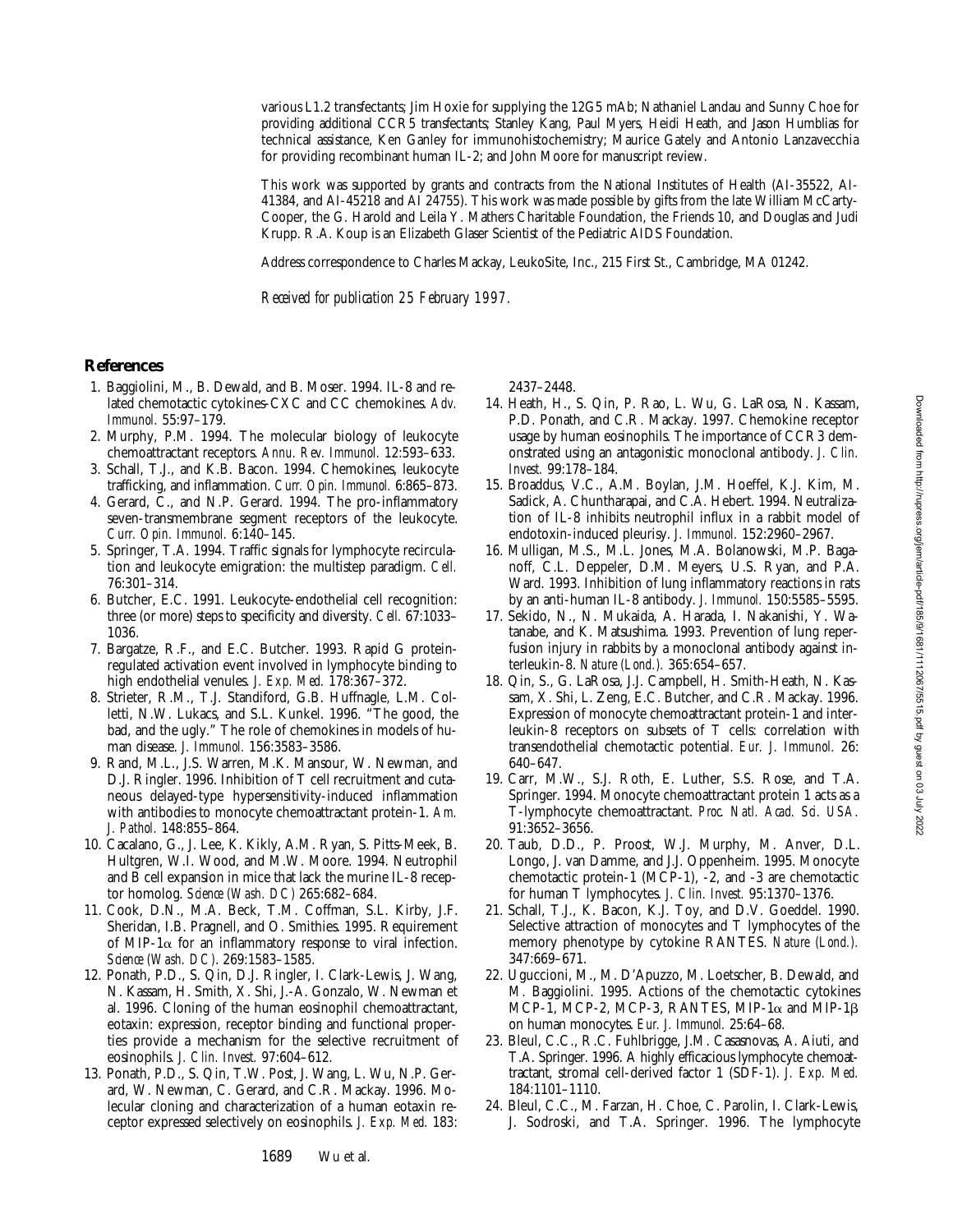chemoattractant SDF-1 is a ligand for LESTR/fusin and blocks HIV-1 entry. *Nature (Lond.).* 382:829–833.

- 25. Oberlin, E., A. Amara, F. Bachelerie, C. Bessia, J.-L. Virelizier, F. Arenzana-Seisdedos, O. Schwartz, J.-M. Heard, I. Clark-Lewis, D.F. Legler et al. 1996. The CXC chemokine SDF-1 is the ligand for LESTR/fusin and prevents infection by T-cell-line-adapted HIV-1. *Nature (Lond.).* 382:833–835.
- 26. Taub, D.D., A.R. Lloyd, K. Conlon, J.M. Wang, J.R. Ortaldo, A. Harada, K. Matsushima, D.J. Kelvin, and J.J. Oppenheim. 1993. Recombinant human interferon-inducible protein 10 is a chemoattractant for human monocytes and T lymphocytes and promotes T cell adhesion to endothelial cells. *J. Exp. Med.* 177:1809–1814.
- 27. Loetscher, M., B. Gerber, P. Loetscher, S.A. Jones, L. Piali, I. Clark-Lewis, M. Baggiolini, and B. Moser. 1996. Chemokine receptor specific for IP-10 and Mig: structure, function and expression in activated T-lymphocytes. *J. Exp. Med.* 184: 963–969.
- 28. Cocchi, F., A.L. DeVico, A. Garzino-Demo, S.K. Arya, R.C. Gallo, and P. Lusso. 1995. Identification of RANTES, MIP-1 $\alpha$ , and MIP-1 $\beta$  as the major HIV-suppressive factors produced by CD8+ T cells. *Science (Wash. DC).* 270:1811-1815.
- 29. Feng, Y., C.C. Broder, P.E. Kennedy, and E.A. Berger. 1996. HIV-1 entry cofactor: functional cDNA cloning of a seven-transmembrane, G protein-coupled receptor. *Science (Wash. DC).* 272:872–877.
- 30. Choe, H., M. Farzan, Y. Sun, N. Sullivan, B. Rollins, P.D. Ponath, L. Wu, C.R. Mackay, G. LaRosa, W. Newman et al. 1996. The beta-chemokine receptors CCR3 and CCR5 facilitate infection by primary HIV-1 isolates. *Cell.* 85:1135– 1148.
- 31. Alkhatib, G., C. Combadiere, C.C. Broder, Y. Feng, P.E. Kennedy, P.M. Murphy, and E.A. Berger. 1996. CC CKR5: a RANTES, MIP-1alpha, MIP-1beta receptor as a fusion cofactor for macrophage-tropic HIV-1. *Science (Wash. DC).* 272:1955–1958.
- 32. Doranz, B.J., J. Rucker, Y. Yi, R.J. Smyth, M. Samson, S.C. Peiper, M. Parmentier, R.G. Collman, and R.W. Doms. 1996. A dual-tropic primary HIV-1 isolate that uses fusin and the beta-chemokine receptors CKR-5, CKR-3, and CKR-2b as fusion cofactors. *Cell.* 85:1149–1158.
- 33. Deng, H., R. Liu, W. Ellmeier, S. Choe, D. Unutmaz, M. Burkhart, P. Di Marzio, S. Marmon, R.E. Sutton, C.M. Hill et al. 1996. Identification of a major co-receptor for primary isolates of HIV-1. *Nature (Lond.).* 381:661–666.
- 34. Dragic, T., V. Litwin, G.P. Allaway, S.R. Martin, Y. Huang, K.A. Nagashima, C. Cayanan, P.J. Maddon, R.A. Koup, J.P. Moore, and W.A. Paxton. 1996. HIV-1 entry into  $CD4+$ cells is mediated by the chemokine receptor CC-CKR-5. *Nature (Lond.).* 381:667–673.
- 35. Liu, R., W.A. Paxton, S. Choe, D. Ceradini, S.R. Martin, R. Horuk, M.E. MacDonald, H. Stuhlmann, R.A. Koup, and N.R. Landau. 1996. Homozygous defect in HIV-1 coreceptor accounts for resistance of some multiply-exposed individuals to HIV-1 infection. *Cell.* 86:367–377.
- 36. Samson, M., F. Libert, B.J. Doranz, J. Rucker, C. Liesnard, C.M. Farber, S. Saragosti, C. Lapoumeroulie, J. Cognaux, C. Forceille et al. 1996. Resistance to HIV-1 infection in caucasian individuals bearing mutant alleles of the CCR-5 chemokine receptor gene. *Nature (Lond.).* 382:722–725.
- 37. Dean, M., M. Carrington, C. Winkler, G.A. Huttley, M.W. Smith, R. Allikmets, J.J. Goedert, S.P. Buchbinder, E. Vit-

tinghoff, E. Gomperts et al. 1996. Genetic restriction of HIV-1 infection and progression to AIDS by a deletion allele of the CKR5 structural gene. *Science (Wash. DC).* 273:1856– 1862.

- 38. Huang, Y., W.A. Paxton, S.M. Wolinsky, A.U. Neumann, L. Zhang, T. He, S. Kang, D. Ceradini, Z. Jin, K. Yazdanbakhsh et al. 1996. The role of a mutant CCR5 allele in HIV-1 transmission and disease progression. *Nature Med.* 2:1240– 1243.
- 39. Paxton, W.A., S.R. Martin, D. Tse, T.R. O'Brien, J. Skurnick, N.L. VanDevanter, N. Padian, J.F. Braun, D.P. Kotler, S.M. Wolinsky, and R.A. Koup. 1996. Relative resistance to HIV-1 infection of CD4 lymphocytes from persons who remain uninfected despite multiple high-risk sexual exposure. *Nature Med.* 2:412–417.
- 40. Wu, L., N. Ruffing, X. Shi, W. Newman, D. Soler, C.R. Mackay, and S. Qin. 1996. Discrete steps in binding and signaling of interleukin-8 with its receptor. *J. Biol. Chem.* 271: 31202–31209.
- 41. Wu, L., L. Gerard, R. Wyatt, H. Choe, C. Parolin, N. Ruffing, A. Borsetti, A.A. Cardoso, E. Desjardin, W. Newman, C. Gerard, and J. Sodroski. 1996. CD4-induced interaction of primary HIV-1 gp120 glycoproteins with the chemokine receptor CCR-5. *Nature (Lond.).* 384:179–183.
- 42. Campbell, J.J., S. Qin, K.B. Bacon, C.R. Mackay, and E.C. Butcher. 1996. The biology of chemokine and classical chemoattractant receptors: differential requirements for adhesiontriggering versus chemotactic responses in lymphoid cells. *J. Cell Biol.* 134:255–266.
- 43. Koyanagi, Y., S. Miles, R.T. Mitsuyasu, J.E. Merrill, H.V. Vinters, and I.S.Y. Chen. 1987. Dual infection of the central nervous system by AIDS viruses with distinct cellular tropisms. *Science (Wash. DC).* 236:819–822.
- 44. Harrowe, G., and C. Cheng-Mayer. 1995. Amino acid substitutions in the V3 loop are reponsible for adaptation to growth in transformed T-cell lines of a primary human immunodeficiency virus type 1. *Virology.* 210:490–494.
- 45. Coligan, J.E., A.M. Kruisbeek, D.H. Margulies, E.M. Shevach, and W. Strober. 1992. Current Protocols in Immunology. John Wiley and Sons, New York. p. 2.5.4
- 46. Endres, M.J., P.R. Clapham, M. Marsh, M. Ahuja, J.D. Turner, A. McKnight, J.F. Thomas, B. Stoebenau-Haggarty, S. Choe, P.J. Vance et al. 1996. CD4-independent infection by HIV-2 is mediated by fusin/CXCR4. *Cell.* 87:745–756.
- 47. Silber, A., W. Newman, K.A. Reimann, E. Hendricks, D. Walsh, and D.J. Ringler. 1994. Kinetic expression of endothelial adhesion molecules and relationship to leukocyte recruitment in two cutaneous models of inflammation. *Lab. Invest.* 70: 163–175.
- 48. Lusso, P., F. Cocchi, C. Balotta, P.D. Markham, A. Louie, P. Farci, R. Pal, R.C. Gallo, and M.S. Reitz. 1995. Growth of macrophage-tropic and primary human immunodeficiency virus type 1 (HIV-1) isolates in a unique  $CD4+T$ -cell clone (PM1): failure to downregulate CD4 and to interfere with cell-line-tropic HIV-1. *J. Virol.* 69:3712–3720.
- 49. Oravecz, T., G. Roderiquez, J. Koffi, J. Wang, M. Ditto, D.C. Bou-Habib, P. Lusso, and M.A. Norcross. 1995. CD26 expression correlates with entry, replication and cytopathicity of monocytotropic HIV-1 strains in a T-cell line. *Nature Med.* 1:919–926.
- 50. Pantaleo, G., C. Graziosi, J.F. Demarest, L. Butini, M. Montroni, C.H. Fox, J.M. Orenstein, D.P. Kotler, and A.S. Fauci. 1993. HIV infection is active and progressive in lym-